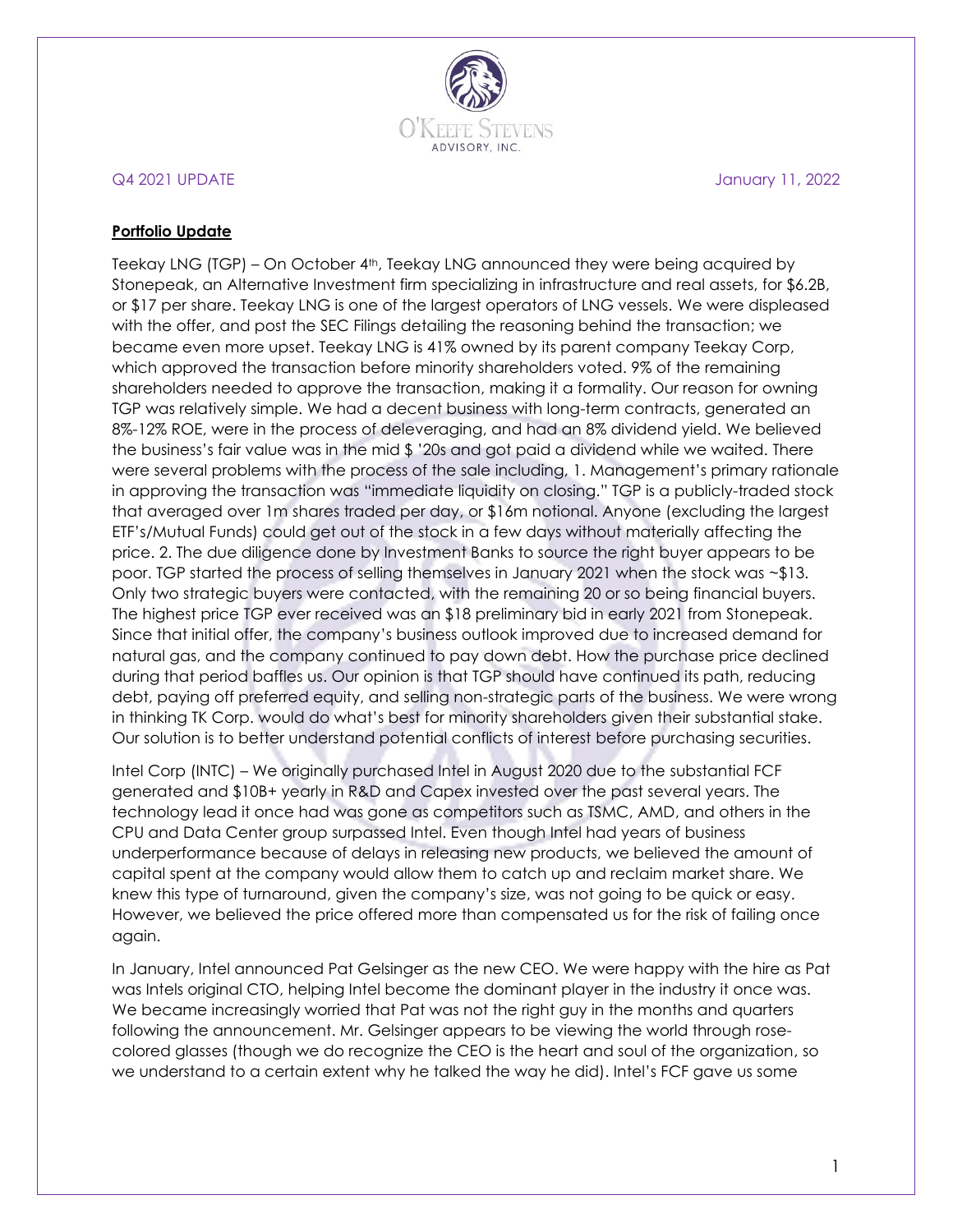comfort that it could afford to continue investing in new products while repurchasing shares or making acquisitions.

In the most recent quarter, the company announced an ambitious spending plan. In 2022, Intel expects to spend between \$25-\$28B in capital expenditures plus another \$15B in R&D, with the potential to spend more if an opportunity presents itself! The FCF cushion we once had is likely gone for the next few years as Intel bets the farm to return to a market-leading position. While the future for Semiconductors is very bright, and end markets such as Data Centers and Autonomous vehicles are growing rapidly, we worry about the potential ramifications should INTC's investments prove to be ill-fated like the past decade. Understanding what INTC will earn next year is a challenge in and of itself. Thinking about what it could be in 3-5 years is likely nothing more than a guess. With our downside protection gone and uncertainty surrounding the business's future, we decided to sell the position. We are long-term-minded and are willing to ride out short-term pain. However, when the facts change, we must update our prior views.

Capstone Minning (CSFFF) – In November, Capstone Mining announced they are acquiring Mantos Copper for ~\$1.3B. Mantos operates two mines in Chile, Mantos Blancos and Mantoverde (70% ownership). We believe this transaction is transformational and is beneficial for shareholders. In 2021, Capstone will produce around 85k tons of Copper. The newly combined company would have produced around 175k tons, doubling the previous capacity.

Capstone continues to be one of our favorite investments, given the lack of new supply and positive demand dynamics that we believe will play out over the next decade in the copper industry. Capstone's most Strategic Asset, Santo Domingo, is located just 30km NE of Mantoverde, resulting in integration opportunities such as shared water sources, pipelines, and transportation synergies. Santo Domingo will be one of the lowest-cost mining operations when it comes online in 2025-2026.

# **Portfolio Top 5 Holdings**

At the end of 2021, our top 5 holdings represented almost 41% of assets, with NVDA representing almost half of the weight at ~21% of the portfolio. The remaining four include QCOM, IVSXF, WY, and AMGN. While we continue to believe NVDA is one of the best businesses globally, with a stellar management team and tremendous runway for growth, it has become such an outsized position for the clients that we believe it is prudent to reduce the size of the position. Towards the end of the quarter, we sold some NVDA January calls against our existing position. Should the calls expire worthless, we will likely redeploy this strategy again, collecting multiples of our initial purchase price in premiums.

## **Market Update**

On the surface, it appears that everything is excellent. However, looking under the hood tells an entirely different story. As of December 15th, the Russell 3000 Index, which tracks the performance of the 3,000 largest US-traded securities, was 3.4% off its all-time high. 2,288 (76.2%) of the index was 10% or more off its all-time highs, 1,068 (30% of the index) was more than 30% off its all-time high, and 559 (18.6% of the index) was more than 50% off its all-time high. The megacap names, including Apple, Google, Amazon, Nvidia, and others, have kept the market up due to their significant index weight. We are finding more bargains than earlier in the year and will look to deploy new capital and proceeds from the TGP sale in names we find attractive in 2022.